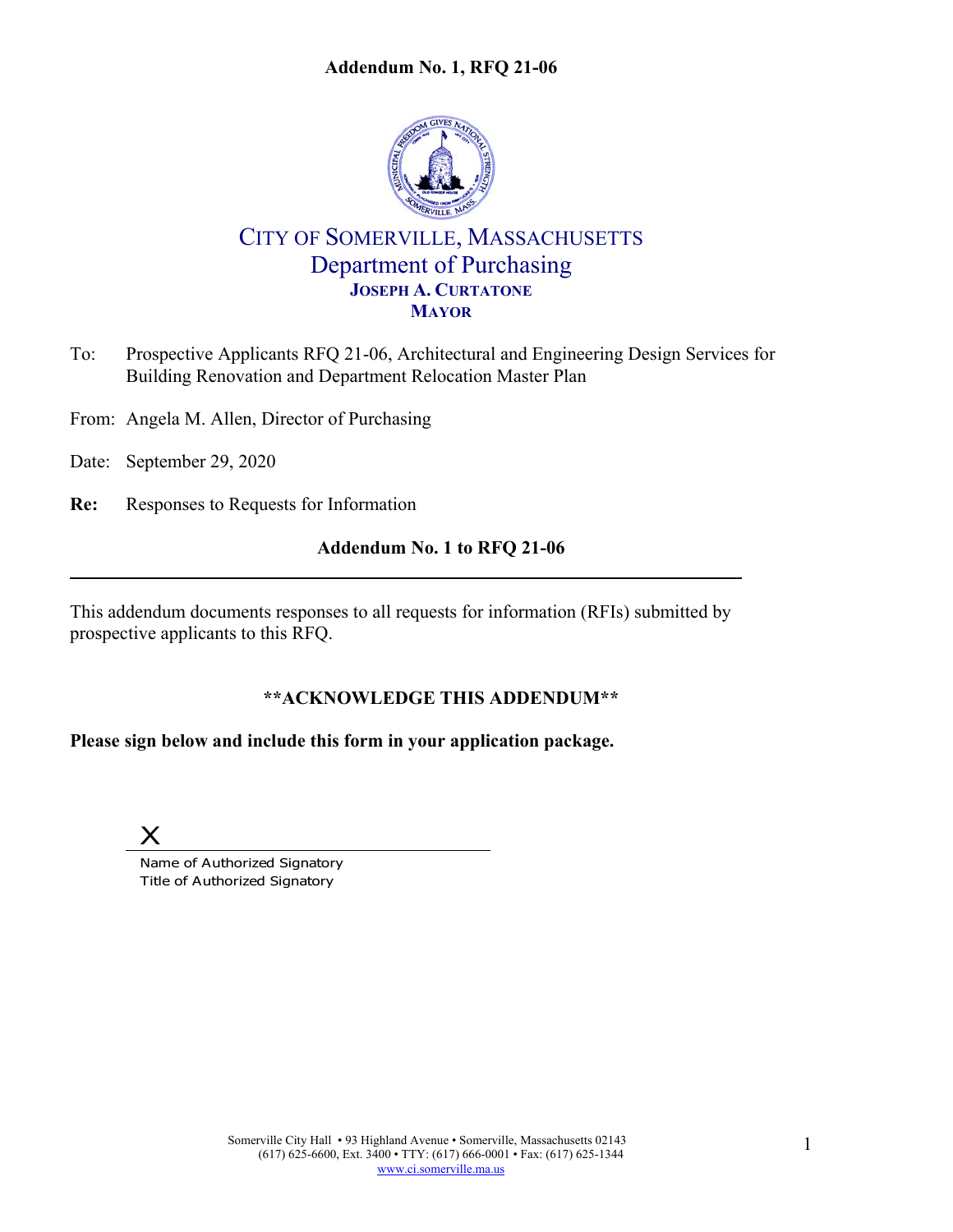#### **ADDENDUM #01 FOR RFQ 21-06 Architectural, Engineering Design (Designer Services) for Building Renovation and Department Relocation Master Plan Somerville, MA**

|     | Question                                                                                                                                                                                                                                                                                                                                                                 | Response                                                                                                                                                                                                                                                                                                        |
|-----|--------------------------------------------------------------------------------------------------------------------------------------------------------------------------------------------------------------------------------------------------------------------------------------------------------------------------------------------------------------------------|-----------------------------------------------------------------------------------------------------------------------------------------------------------------------------------------------------------------------------------------------------------------------------------------------------------------|
| 001 | Different lists of what should be covered in the "Summary of Qualifications &<br>Experience" section. Page 6 and 8 shows different lists. Need clarification on<br>which list is being requested                                                                                                                                                                         | The lists included are intended to be complimentary. If there is a confict, the<br>more detailed or stringent requirement is requested.                                                                                                                                                                         |
| 002 | Request of information regarding virtual walkthrough / briefing                                                                                                                                                                                                                                                                                                          | No pre-bid site visit (virtual or otherwise) is planned.                                                                                                                                                                                                                                                        |
| 003 | Request for list of 27 buildings                                                                                                                                                                                                                                                                                                                                         | Please refer to attached list of city owned and operated buildings, each of<br>which is potentially eligible for consideration as part of this solicitation.                                                                                                                                                    |
| 004 | In regards to a Project team's Net-Zero Ready Facilities Experience, does the<br>lead applicant (offeror) need to have the net-zero ready facilities experience or<br>can this requirement be met by a proposed consultant on the project team? Is<br>Design Team and Project Team used interchangeably?                                                                 | This requirement can be met by a proposed consultant on the project team.<br>The terms design team and project team are used interchangeably.                                                                                                                                                                   |
| 005 | Can the City clarify that the selected design team is expected to provide all<br>services listed, inclusive of full building renovations?                                                                                                                                                                                                                                | Correct, all services from feasibility through closeout are anticipated, although<br>the initial contract will focus on feasibility phase services.                                                                                                                                                             |
| 006 | Is there an anticipated schedule for design/renovation of each building, or will<br>the design team work with the City and potentially a CM to establish this?                                                                                                                                                                                                           | The design team will work with the City and the OPM to identify overall<br>sequencing and priority of buildings and develop a master schedule for each<br>building. The CM or GC will be responsible for development of the detailed<br>construction schedule(s).                                               |
| 007 | Can Somerville confirm when the print copy of the submission would need to<br>be placed into the School Street drop box to be compliant with the submission<br>deadline?                                                                                                                                                                                                 | Submissions are due on date and time listed in the RFQ package.                                                                                                                                                                                                                                                 |
| 008 | Can you clarify that LEED certification at the Platinum level will be pursued for<br>each building that is a part of the scope?                                                                                                                                                                                                                                          | Each building renovated as part of this program will adhere to the City's<br>sustainability goals as outlined within the RFQ.                                                                                                                                                                                   |
| 009 | Is Somerville's approach to Net Zero focused on GHG emissions?                                                                                                                                                                                                                                                                                                           | Greenhouse gas emissions are a major component of Somerville's Net Zero                                                                                                                                                                                                                                         |
| 010 | Will the NZE approach to City Hall and the 1895 building be joint or individual                                                                                                                                                                                                                                                                                          | approach, but are not the sole focus.<br>To be determined as part of the feasibility study.                                                                                                                                                                                                                     |
| 011 | to each building?<br>Is the NZE approach driven by the Central Hill master plan and is it campus<br>wide - including the new High School?                                                                                                                                                                                                                                | The Net Zero approach is driven by the City's long-term sustainability goals and<br>applicable zoning, both of which were implemented after the design/bidding of<br>the new High School. The High school is Net Zero ready however.                                                                            |
| 012 | Does the City of Somerville consider an analysis of embodied carbon to be part<br>of the Net Zero / carbon neutrality approach?                                                                                                                                                                                                                                          | The city expects the design team to advise on the most effective way to<br>approch NetZero and citywide Carbon Neutrality.                                                                                                                                                                                      |
| 013 | Can the City clarify whether water use is a part of the NZE approach and how<br>the stormwater systems for City Hall and the 1895 building will relate to recent<br>work at the High School?                                                                                                                                                                             | Water use is a component of the City's NZE approach. The stormwater systems<br>at the City Hall and 1895 will be independent from the work recently<br>completed at the High School.                                                                                                                            |
| 014 | What is the current attitude in the City regarding public bidding process, i.e.<br>Chapter 149 vs. Chapter 149A?                                                                                                                                                                                                                                                         | Delivery method may vary based upon each individual project's complexity, to<br>be determined during feasibility study.                                                                                                                                                                                         |
| 015 | Are the specific W/MBE percentages that our team should hit?                                                                                                                                                                                                                                                                                                             | The City's participation goals align with the DCAMM AMP 2020 Program<br>changes effective July 1, 2020 (MBE 6.6% and WBE 15%). Please refer to<br>https://www.mass.gov/info-details/dcamm-amp-2020-program-changes for<br>additional information.                                                               |
| 016 | Should our response to the RFQ be formatted entirely within the Standard<br>Designer Application for Municipalities, or is that form meant to be included as<br>part of a larger, non-form submission?                                                                                                                                                                   | The format of the submission shall follow the requirements outlined in the RFQ<br>'Application Format" section.                                                                                                                                                                                                 |
| 017 | Do only the disciplines explicitly listed in 2.6 (1) need to be registered in MA<br>and licensed?                                                                                                                                                                                                                                                                        | The minium qualification requirements are listed in the "Minimum<br>Qualifications Required of Design Team." As this is a complex and multifaceded<br>program, if additional disciplines are required to be added throughout the<br>project their licensure will be reviewed with the design team at that time. |
| 018 | So that we can include the right consultants, can you provide more scope<br>definition for the security and parking scope of work?                                                                                                                                                                                                                                       | There is no additional scope definition available at this time. To be reviewed as<br>part of the feasibility study.                                                                                                                                                                                             |
| 019 | There are some consultant disciplines that were not include in the list that we<br>believe will be needed. Do we need to provide the DSB form section 6, 7, and<br>8b for all consultants, just key consultants, or the ones that you have listed in<br>the RFQ?                                                                                                         | Please include completed DSB form sections 6 and 7 for all subconsultants<br>anticipated to be directly invovled in this effort. At a minimum, the<br>subconsultants listed within the RFQ should be provided.                                                                                                  |
| 020 | Should resumes of key personnel be included in the Qualifications section, as<br>well as in the DSB form section 7?                                                                                                                                                                                                                                                      | DSB Form is required, you may also include information within the<br>Qualifications section.                                                                                                                                                                                                                    |
| 021 | DSB form Section 7 says "Include Resumes of Project Managers. Resumes<br>should be consistent with the persons listed on the Organizational Chart in<br>Question #6". Individuals listed in Section 6 are the Principals/Partners-in-<br>Charge of a particular discipline. Should resumes be provided for both Project<br>Managers and Partners-in-Charge in Section 7? | Please provide resumes for only those who will be directly involved in this<br>effort.                                                                                                                                                                                                                          |
| 022 | Does the town have existing building drawings for any or all of the listed<br>properties?                                                                                                                                                                                                                                                                                | Limited record drawings are available and will be made available to the<br>selected designer.                                                                                                                                                                                                                   |
| 023 | A schedule is referenced in the Appendix of the RFQ, but it either seems<br>incomplete or no longer relevant. Do you have an updated one?                                                                                                                                                                                                                                | The schedule included in the appendix only covers designer selection through<br>program development, from there each individual project schedule will be<br>dependent on the outcome of the approved master plan program.                                                                                       |
| 024 | From reading the RFP, it seems that the City of Somerville is looking to do SD on To be reviewed during fee negotation. It is anticipated that the original<br>all of the projects, with thoughts of continuing into construction. Is the contract<br>through SD, and then possible additional contracts, or is it opened-ended<br>through construction?                 | contract will include feasibility study and master plan development, with<br>potential contract amendments for SD through Closeout for each individual<br>project.                                                                                                                                              |